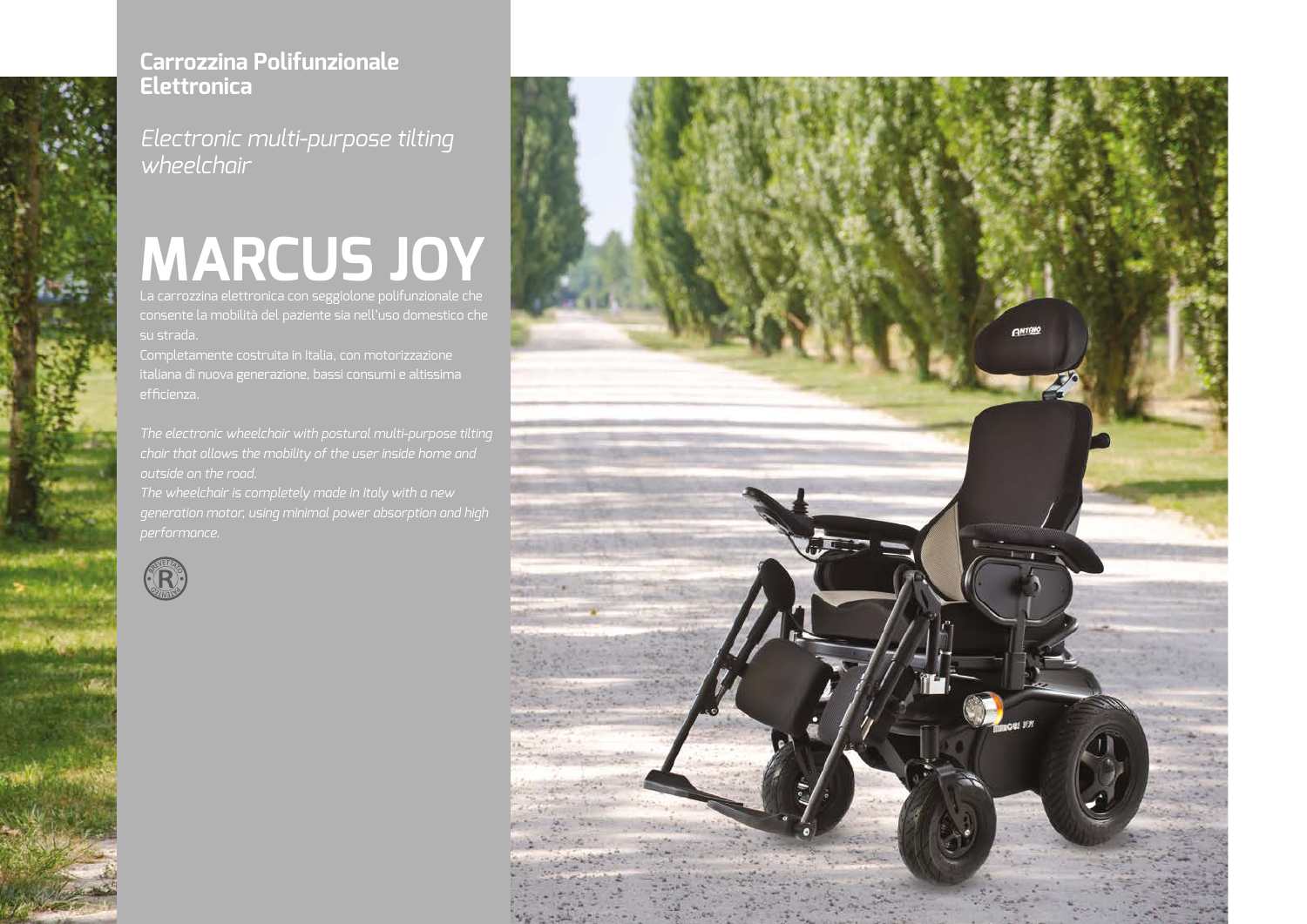

### Marcus Joy

Carrozzina elettronica con seggiolone polifunzionale regolabile elettronicamente. Unica ed innovativa e con la dotazione di luci di direzione e di posizione consente la mobilità del paziente sia nell'uso domestico che su strada.

Un joystick di controllo di ultima generazione permette il controllo della marcia della carrozzina con estrema facilità e sicurezza. Le diverse posizioni del seggiolone posturale sono comandate da comandi semplici ed intuitivi e i movimenti sono fuidi e confortevoli. Grande autonomia e leggerezza, estremamente veloce. L'altezza da terra di 14,5 cm la rende estremamente versatile.

*Marcus Joy is the multi-purpose tilting electronic wheelchair with electronically adjustable postural positions. Unique and innovative, with the equipment of light indicators enables the mobility of the user inside house or outside on the road. A joystick of the latest generation allows wheelchair driving control with extreme ease and safety. The different positions of the postural chair are controlled by simple and intuitive buttons and movements are smooth and comfortable.*

*Great range and low weight, extremely quick in motion. Clearance from ground of 14,5 cm makes the machine extremely versatile.*



**VERSIONE BIANCA** WHITE VERSION

#### VERSIONE





| <b>MARCUS JOY EL PLUS</b> | SI             | <b>NO</b> | N <sub>O</sub> |
|---------------------------|----------------|-----------|----------------|
| <b>MARCUS JOY EL</b>      | N <sub>O</sub> | SI        | SI             |
| <b>MARCUS JOY</b>         | NO             |           | N <sub>O</sub> |

**MARCUS JOY**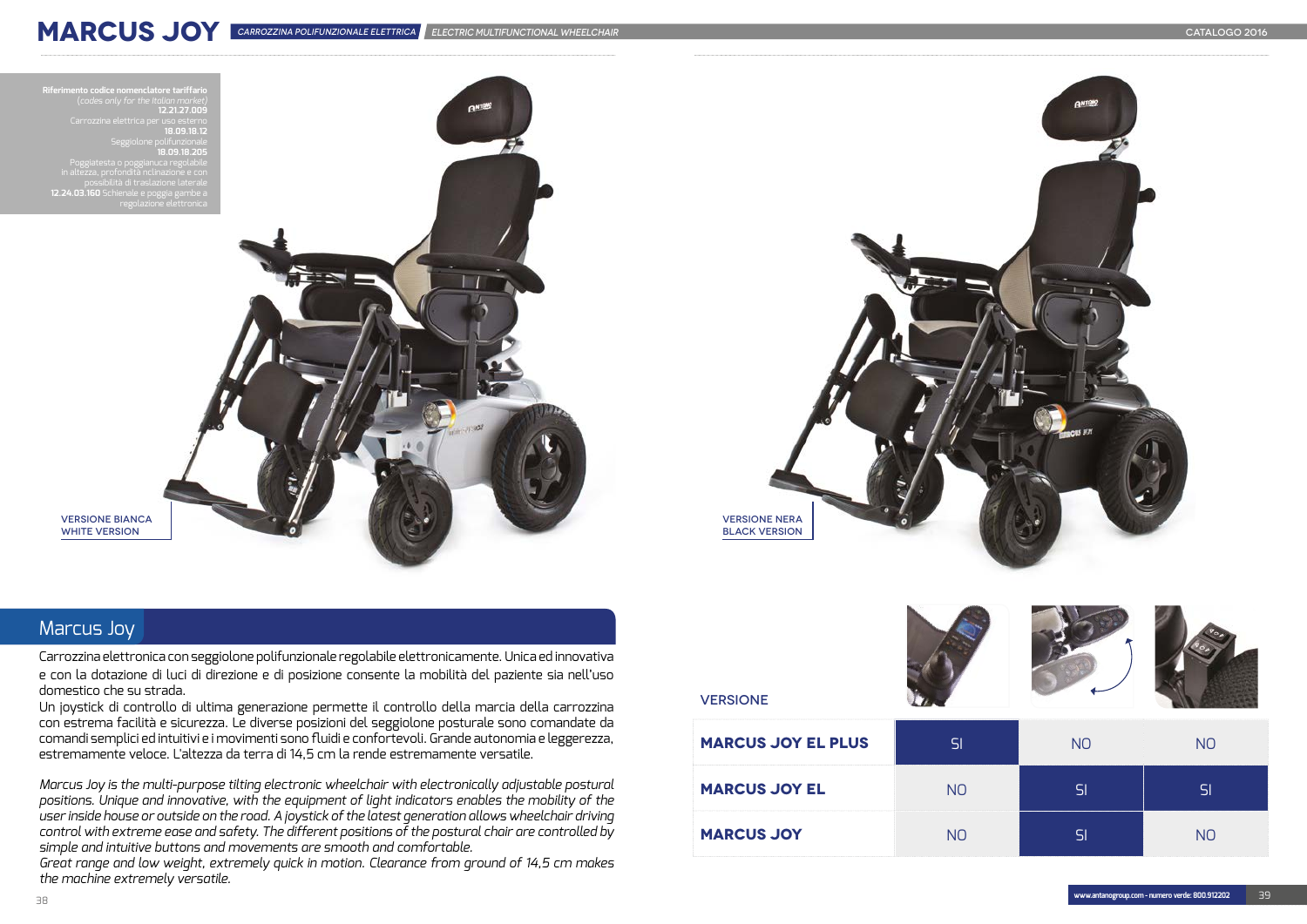Bracciolo Regolabile in altezza e asportabile

Armrest *Adjustable in height and removable*



Seduta regolabile in larghezza Da 40 cm a 45 cm Seat adjustable in width

From 40 cm to 45 cm



#### Seduta regolabile in profondità Fino a 8 cm Seat adjustable in depth

Until 8 cm



**MARCUS JOY** CARROZZINA POLIFUNZIONALE ELETTRICA ELECTRIC MULTIFUNCTIONAL WHEELCHAIR CATALOGO 2016

#### Basculamento seduta da 0 a 20° Tilting seat from 0 to 26 °

#### Inclinazione poggiagambe da 0 a 80 ° Legrest inclination from 0 to 80 °

Elettrica (optional) *Electric (optional)*



#### Inclinazione schienale da 90 a 120° Inclination of the backrest 90 to 120 °



#### DETTAGLI - DETAILS



Depth-adjustable and side folding control



### Comandi Inclinazione poggiagambe

Regolabile in profondità ed abbattibile lateralmente Legrest inclination Joystick

Depth-adjustable and folding side



Joystick con display

Il Joystick con display consente di regolare tutte le funzioni, compreso i poggiagambe

### Joystick with display

The joystick with the display allow the user to adjust all the function, footrest included.



**Joystick** Regolabile in profondità e ripiegabile lateralmente **Joystick**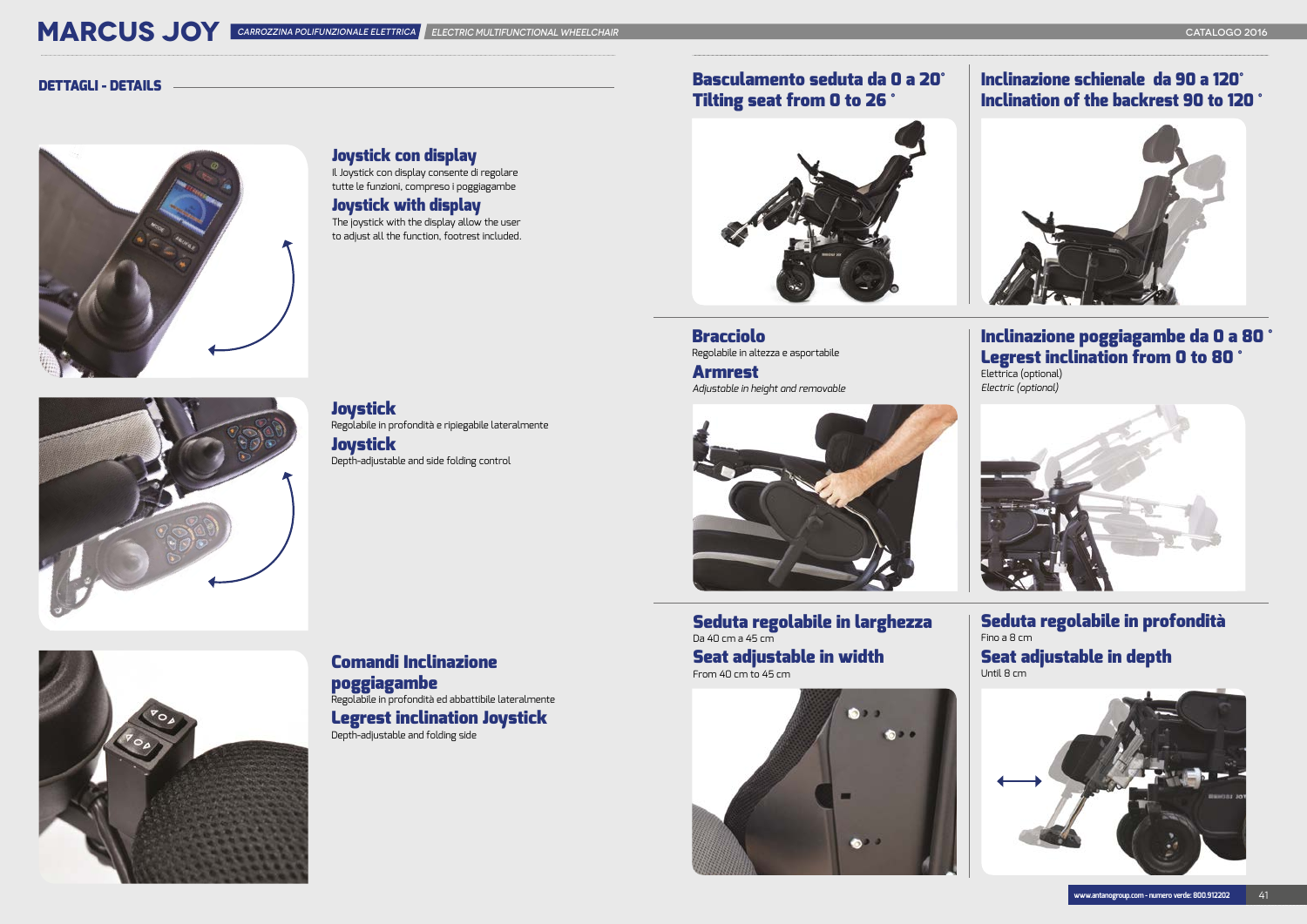#### Joystick posteriore de characciolo per emiplegici de la componente e removibile de la construction de la constr<br>International de la construction de la construction de la construction de la construction de la construction d A018 DX, A019 SX

### Schienale sistemi posturali Backrest postural system



Rear joystick **Armrest for hemiplegic** and the set of the set of the set of the set of the set of the set of the set of the set of the set of the set of the set of the set of the set of the set of the set of the set of the A018 DX, A019 SX



#### Cuneo divaricatore A005 Legs wedge A005



Poggia testa<br>Regolabile in altezza, lateralmente e removibile

**Headrest**<br>Adjustable in height, laterally and removable

*Rear controls for assistant*



#### Appoggi laterali

Regolabile in altezza, larghezza e profondità.

#### Lateral supports

Adjustable in height,width and depth

# MARCUS JOY CARROZZINA POLIFUNZIONALE ELETTRICA ELECTRIC MULTIFUNCTIONAL WHEELCHAIR CATALOGO 2016

#### OPZIONALI - OPTIONAL

# Joystick posteriore



cod. A021